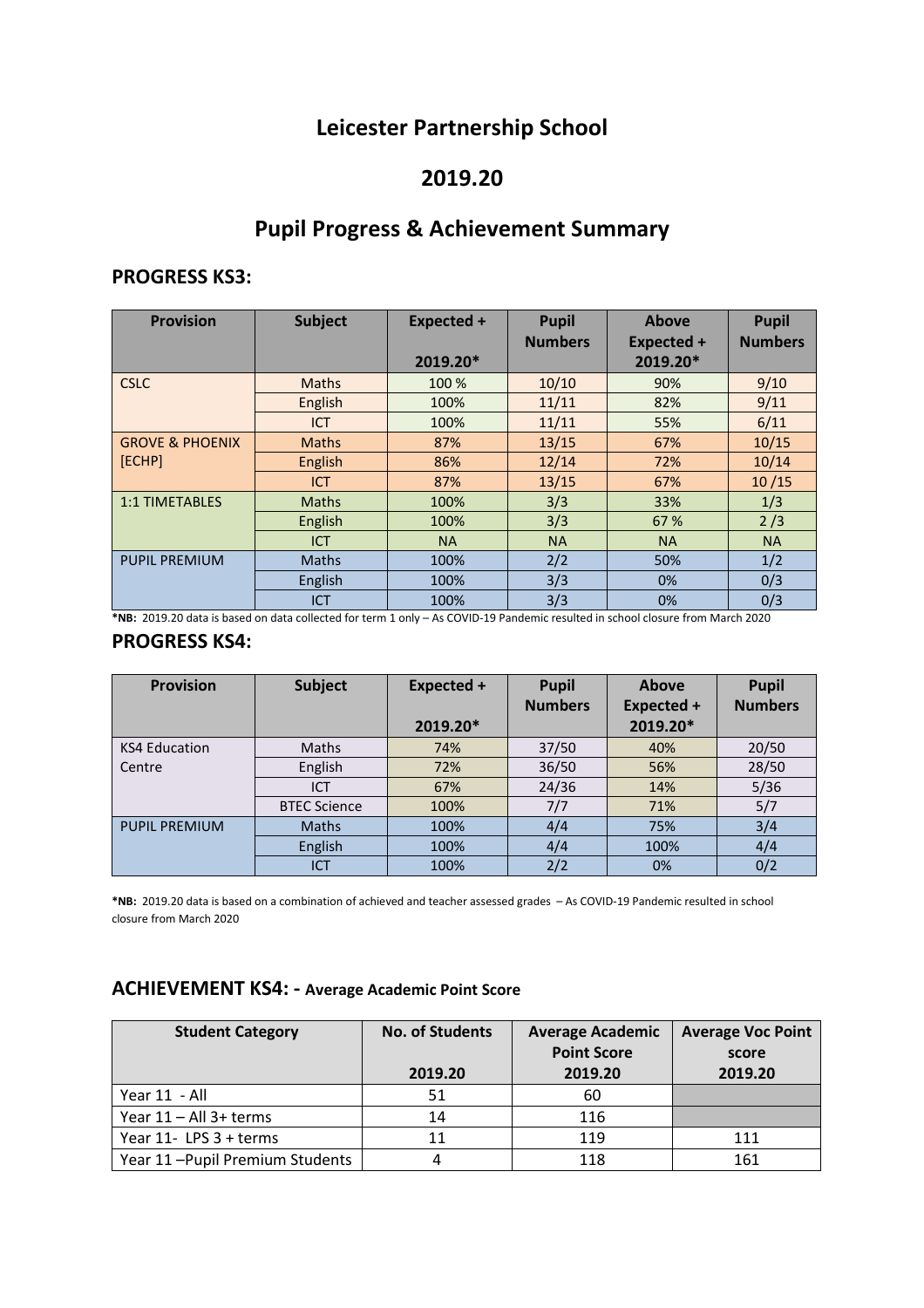### **Maths Qualification Achieved at Expected + levels:**

| <b>Student Category</b>          | <b>No. of Students</b><br>in cohort<br>2019.20 | No of students<br>achieving Maths<br>qualification<br>2019.20 | %<br>2019.20 |
|----------------------------------|------------------------------------------------|---------------------------------------------------------------|--------------|
| Year 11 - All                    | 43                                             | 32                                                            | 74%          |
| Year 11 - All 3+ terms           | 14                                             | 13                                                            | 93%          |
| Year 11-LPS 3 + terms            | 11                                             | 11                                                            | 100%         |
| Year 11 - Pupil Premium Students |                                                |                                                               | 100%         |

### **English Qualification Achieved at Expected + levels:**

| <b>Student Category</b>          | <b>No. of Students</b><br>in cohort | No of students<br>achieving English<br>qualification | %       |
|----------------------------------|-------------------------------------|------------------------------------------------------|---------|
|                                  | 2019.20                             | 2019.20                                              | 2019.20 |
| Year 11 - All                    | 43                                  | 30                                                   | 70%     |
| Year 11 - All 3+ terms           | 14                                  | 12                                                   | 86%     |
| Year 11- LPS 3 + terms           | 11                                  | 10                                                   | 91%     |
| Year 11 - Pupil Premium Students |                                     |                                                      | 100%    |

#### **English & Maths Qualification Achieved at Expected + levels:**

| <b>Student Category</b>          | <b>No. of Students</b><br>in cohort<br>2019.20 | No of students<br>achieving English &<br><b>Maths</b><br>qualification<br>2019.20 | %<br>2019.20 |
|----------------------------------|------------------------------------------------|-----------------------------------------------------------------------------------|--------------|
| Year 11 - All                    | 43                                             | 30                                                                                | 70%          |
| Year 11 - All 3+ terms           | 14                                             | 12                                                                                | 86%          |
| Year 11- LPS 3 + terms           | 11                                             | 10                                                                                | 91%          |
| Year 11 - Pupil Premium Students | 4                                              | 4                                                                                 | 100%         |

#### **Science Qualification Achieved at Expected + levels:**

| <b>Student Category</b>          | <b>No. of Students</b><br>in cohort<br>2019.20 | No of students<br>achieving Science<br>qualification<br>2019.20 | %<br>2019.20 |
|----------------------------------|------------------------------------------------|-----------------------------------------------------------------|--------------|
|                                  |                                                |                                                                 |              |
| Year 11 - All                    |                                                |                                                                 | 100%         |
| Year 11 - All 3+ terms           |                                                |                                                                 | 100%         |
| Year 11- LPS 3 + terms           | 4                                              |                                                                 | 100%         |
| Year 11 - Pupil Premium Students |                                                |                                                                 | 100%         |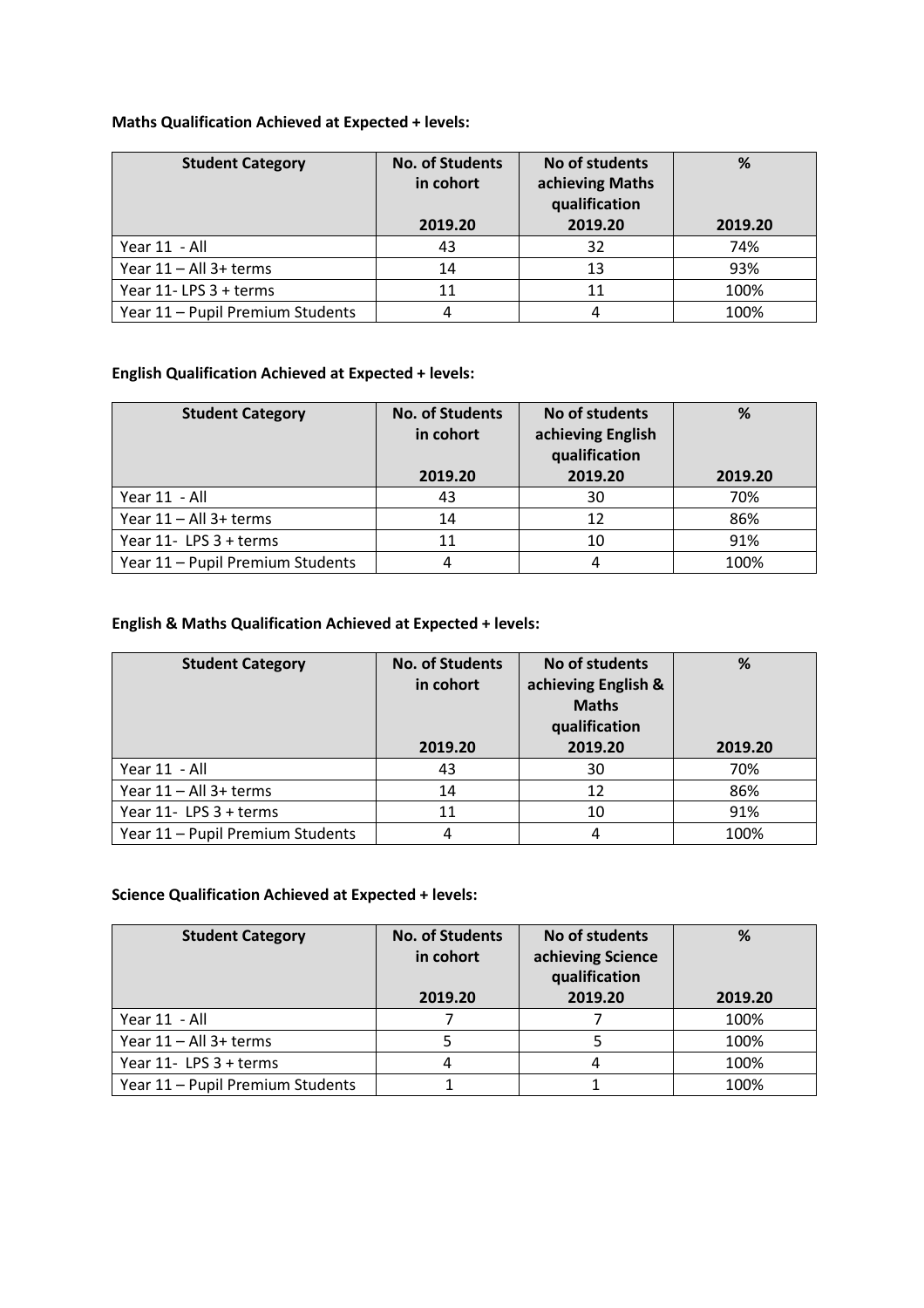#### **Actual Attainment from baseline in maths 3+ terms:**

| Baseline / No of<br><b>Students</b> | <b>NOT MET</b><br><b>EXPECTED</b> | <b>Met</b><br><b>Expected</b> | <b>Met Above</b><br><b>Expected</b> | <b>Met</b><br><b>Accelerated</b> |
|-------------------------------------|-----------------------------------|-------------------------------|-------------------------------------|----------------------------------|
| Pre-Entry [0]                       |                                   |                               |                                     |                                  |
| $E1$ [0]                            |                                   |                               |                                     |                                  |
| $E2$ [1]                            |                                   |                               |                                     |                                  |
| E3[4]                               |                                   | $\overline{\mathbf{c}}$       | $\overline{\mathcal{L}}$            |                                  |
| L1[4]                               |                                   | $\overline{2}$                | 1                                   |                                  |
| L2 [0]                              |                                   |                               |                                     |                                  |
| GCSE D/G [5]                        |                                   | 3                             | $\overline{\mathcal{L}}$            |                                  |
| <b>GCSE A/C [0]</b>                 |                                   |                               |                                     |                                  |

## **Actual Attainment from baseline in English 3+ terms:**

| Baseline / No of<br><b>Students</b> | <b>NOT MET</b><br><b>EXPECTED</b> | <b>Met</b><br><b>Expected</b> | <b>Met Above</b><br><b>Expected</b> | <b>Met</b><br><b>Accelerated</b> |
|-------------------------------------|-----------------------------------|-------------------------------|-------------------------------------|----------------------------------|
| Pre-Entry [0]                       |                                   |                               |                                     |                                  |
| $E1$ [0]                            |                                   |                               |                                     |                                  |
| E2[0]                               |                                   |                               |                                     |                                  |
| E3[5]                               |                                   |                               | $\overline{2}$                      |                                  |
| L1[3]                               |                                   | 1                             | 1                                   |                                  |
| L2[0]                               |                                   |                               |                                     |                                  |
| GCSE 1/4 [5]                        |                                   |                               | 4                                   |                                  |
| GCSE 5/9 [0]                        |                                   |                               |                                     |                                  |

#### **Actual Attainment from baseline in BTEC Science 3+ terms:**

| Baseline / No of<br><b>Students</b> | <b>NOT MET</b><br><b>EXPECTED</b> | <b>Met</b><br><b>Expected</b> | <b>Met Above</b><br><b>Expected</b> | <b>Met</b><br><b>Accelerated</b> |
|-------------------------------------|-----------------------------------|-------------------------------|-------------------------------------|----------------------------------|
| Pre-Entry [0]                       |                                   |                               |                                     |                                  |
| $E1$ [0]                            |                                   |                               |                                     |                                  |
| E2[0]                               |                                   |                               |                                     |                                  |
| E3[0]                               |                                   |                               |                                     |                                  |
| $L1$ [5]                            |                                   | $\overline{2}$                |                                     | 3                                |
| L2[0]                               |                                   |                               |                                     |                                  |
| GCSE 1/4 [0]                        |                                   |                               |                                     |                                  |
| GCSE 5/9 [0]                        |                                   |                               |                                     |                                  |

#### **Actual Attainment from baseline in ICT 3+ terms:**

| Baseline / No of<br><b>Students</b> | <b>NOT MET</b><br><b>EXPECTED</b> | <b>Met</b><br><b>Expected</b> | <b>Met Above</b><br><b>Expected</b> | <b>Met</b><br><b>Accelerated</b> |
|-------------------------------------|-----------------------------------|-------------------------------|-------------------------------------|----------------------------------|
| Pre-Entry [0]                       |                                   |                               |                                     |                                  |
| $E1$ [0]                            |                                   |                               |                                     |                                  |